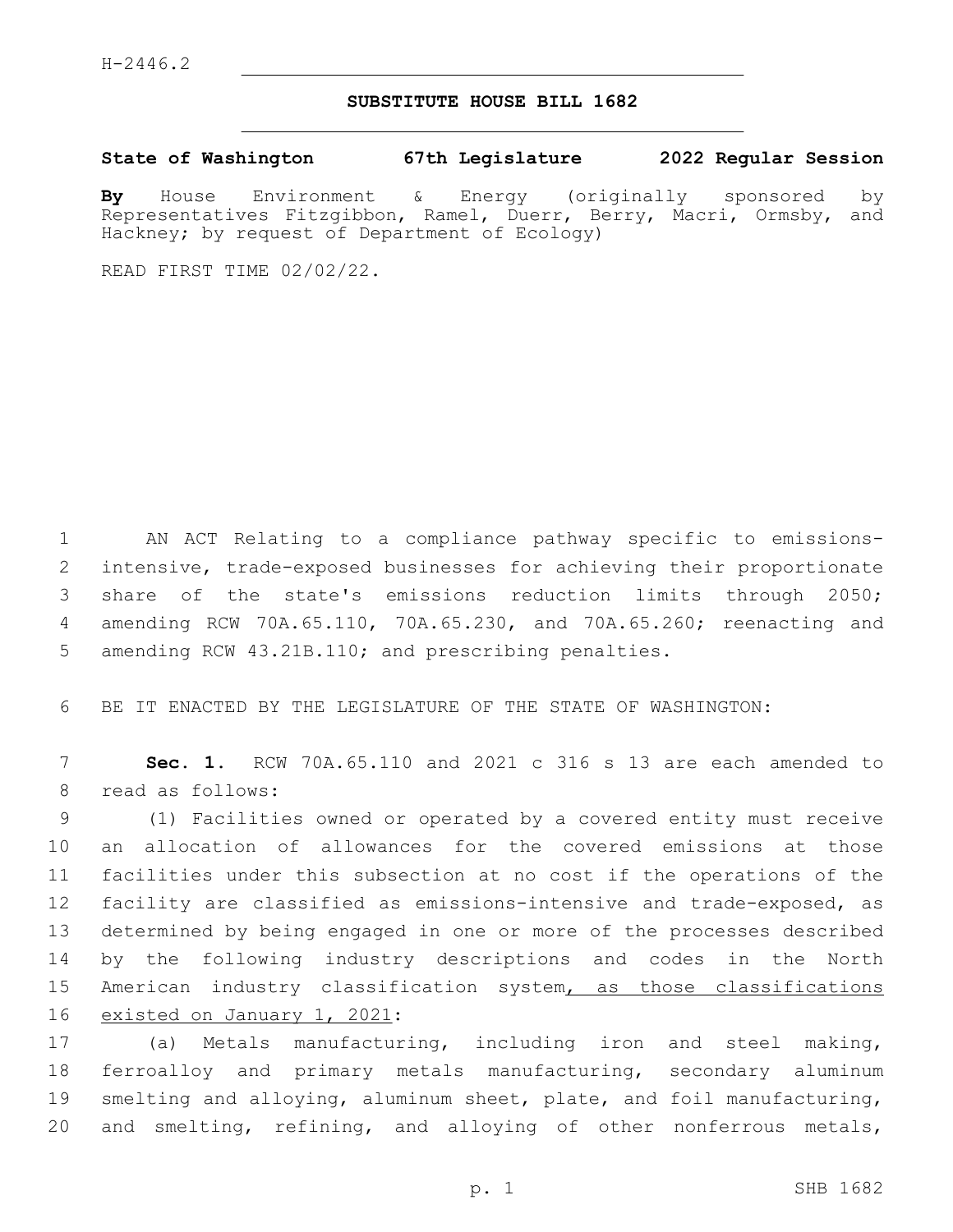North American industry classification system codes beginning with 2 331;

 (b) Paper manufacturing, including pulp mills, paper mills, and paperboard milling, North American industry classification system 5 codes beginning with 322;

 (c) Aerospace product and parts manufacturing, North American industry classification system codes beginning with 3364;

 (d) Wood products manufacturing, North American industry 9 classification system codes beginning with 321;

 (e) Nonmetallic mineral manufacturing, including glass container manufacturing, North American industry classification system codes 12 beginning with 327;

 (f) Chemical manufacturing, North American industry 14 classification system codes beginning with 325;

 (g) Computer and electronic product manufacturing, including semiconductor and related device manufacturing, North American industry classification system codes beginning with 334;

 (h) Food manufacturing, North American industry classification 19 system codes beginning with 311;

 (i) Cement manufacturing, North American industry classification 21 system code 327310;

 (j) Petroleum refining, North American industry classification 23 system code 324110;

 (k) Asphalt paving mixtures and block manufacturing from refined petroleum, North American industry classification system code 324121;

 (l) Asphalt shingle and coating manufacturing from refined petroleum, North American industry classification system code 324122; 28 and

 (m) All other petroleum and coal products manufacturing from refined petroleum, North American industry classification system code 324199.

 (2) By July 1, 2022, the department must adopt by rule objective criteria for both emissions' intensity and trade exposure for the purpose of identifying emissions-intensive, trade-exposed ((manufacturing businesses)) facilities during the second compliance period of the program and subsequent compliance periods. A manufacturing facility covered by subsection (1)(a) through (m) of this section is considered an emissions-intensive, trade-exposed facility and is eligible for allocation of no cost allowances as 40 described in this section. In addition, any covered party that ( $(i=5a$ 

p. 2 SHB 1682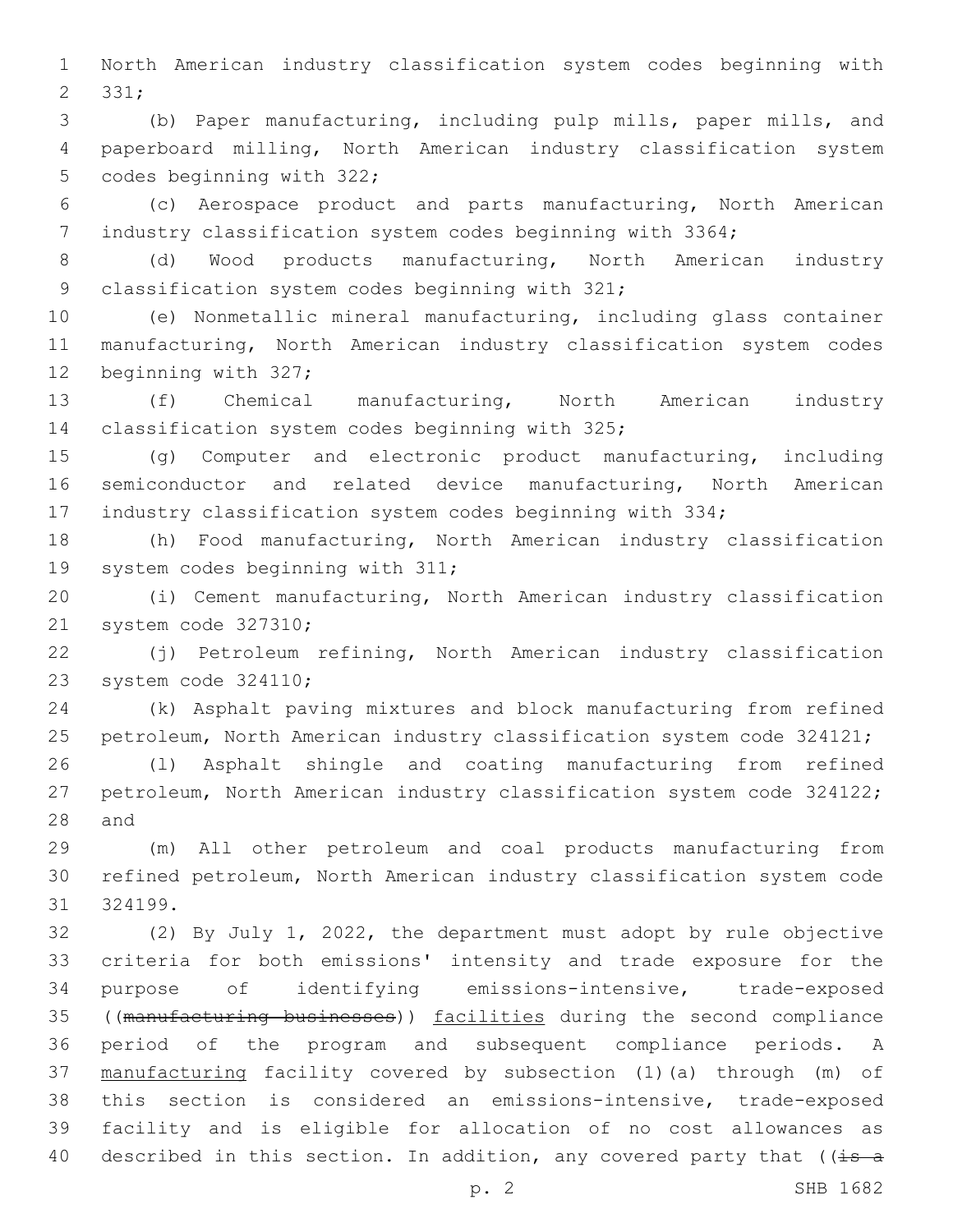manufacturing business)) owns or operates a manufacturing facility that can demonstrate to the department that it meets the objective criteria adopted by rule is also eligible for treatment as emissions- intensive, trade-exposed and is eligible for allocation of no cost allowances as described in this section. In developing the objective criteria under this subsection, the department must consider the locations of facilities potentially identified as emissions-8 intensive, trade-exposed ((manufacturing businesses)) facilities 9 relative to overburdened communities.

 (3)(a) For the first compliance period beginning in January 1, 2023, the annual allocation of no cost allowances for direct distribution to a facility identified as emissions-intensive and trade-exposed must be equal to the facility's baseline carbon intensity established using data from 2015 through 2019, or other data as allowed under this section, multiplied by the facility's actual production for each calendar year during the compliance period. For facilities using the mass-based approach, the allocation of no cost allowances shall be equal to the facility's mass-based baseline using data from 2015 through 2019, or other data as allowed 20 under this section.

 (b) For the second compliance period, beginning in January, 2027, and in each subsequent compliance period, the annual allocation of no cost allowances established in (a) of this subsection shall be adjusted according to the benchmark reduction schedules established in (b)(ii) and (iii) and (e) of this subsection multiplied by the facility's actual production during the period. The department shall adjust the no cost allocation of allowances and credits to an emissions-intensive and trade-exposed facility to avoid duplication with any no cost allowances transferred pursuant to RCW 70A.65.120 30 and 70A.65.130, if applicable.

 (i) For the purpose of this section, "carbon intensity" means the amount of carbon dioxide equivalent emissions from a facility in metric tons divided by the facility specific measure of production including, but not limited to, units of product manufactured or sold, 35 over the same time interval.

 (ii) If an emissions-intensive and trade-exposed facility is not able to feasibly determine a carbon intensity benchmark based on its unique circumstances, the entity may elect to use a mass-based baseline that does not vary based on changes in production volumes. The mass-based baseline must be based upon data from 2015 through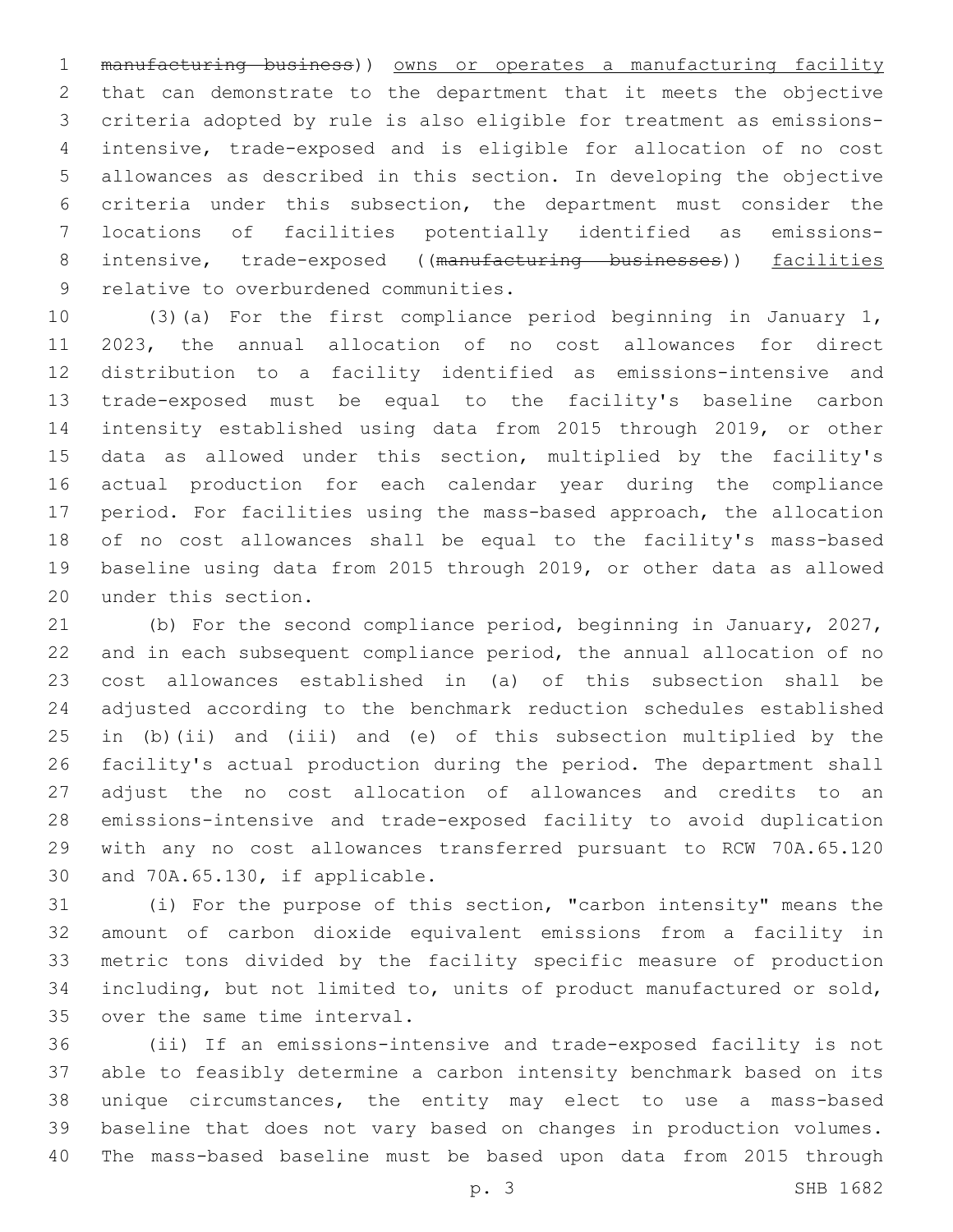2019, unless the emissions-intensive, trade-exposed facility can demonstrate that there have been abnormal periods of operation that materially impacted the facility and the baseline period should be expanded to include years prior to 2015. For each year during the first four-year compliance period that begins January 1, 2023, these facilities must be awarded no cost allowances equal to 100 percent of the facility's mass-based baseline. For each year during the second four-year compliance period that begins January 1, 2027, these facilities must be awarded no cost allowances equal to 97 percent of the facility's mass-based baseline. For each year during the third compliance period that begins January 1, 2031, these facilities must be awarded no cost allowances equal to 94 percent of the facility's 13 mass-based baseline. For the year beginning January 1, 2035, these facilities must be awarded no cost allowances equal to 88 percent of 15 the facility's mass-based baseline. For each year beginning January 16 1, 2036, until January 1, 2050, these facilities must be awarded no 17 cost allowances that must be six percentage points below the percentage of no cost allowances awarded during the preceding year. Except as provided in (b)(iii) of this subsection, if a facility elects to use a mass-based baseline, it may not later convert to a carbon intensity benchmark during the first three compliance periods.

 (iii) A facility with a North American industry classification system code beginning with 3364 that is utilizing a mass-based baseline in (b)(ii) of this subsection must receive an additional no cost allowance allocation under this section in order to accommodate an increase in production that increases its emissions above the baseline on a basis equivalent in principle to those awarded to entities utilizing a carbon intensity benchmark pursuant to this subsection (3)(b). The department shall establish methods to award, for any annual period, additional no cost allowance allocations under this section and, if appropriate based on projected production, to achieve a similar ongoing result through the adjustment of the facility's mass-based baseline. An eligible facility under this subsection that has elected to use a mass-based baseline may not convert to a carbon intensity benchmark until the next compliance 36 period.

 (c)(i) By September 15, 2022, each emissions-intensive, trade- exposed facility shall submit its carbon intensity baseline for the first compliance period to the department. The carbon intensity baseline for the first compliance period must use data from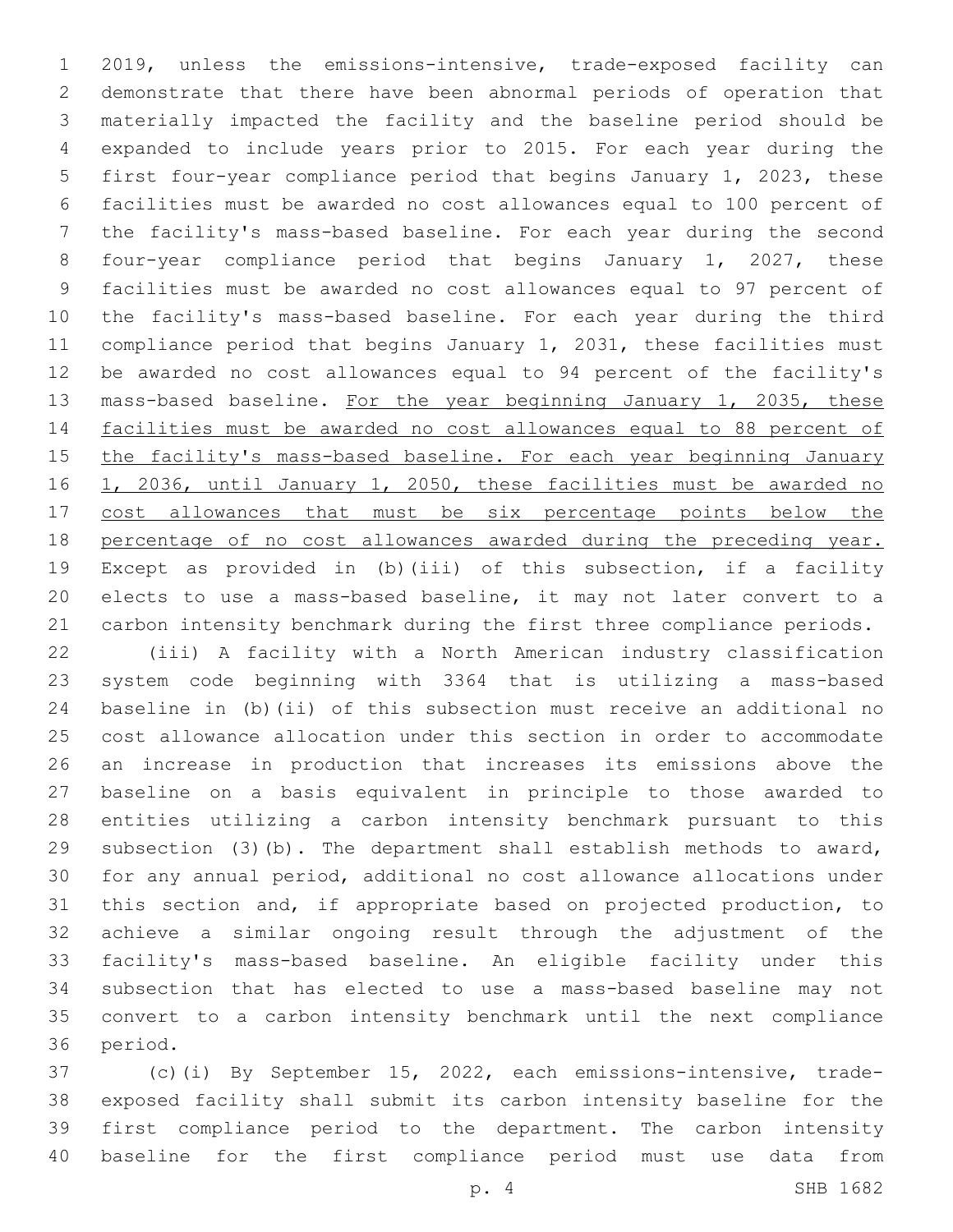2015-2019, unless the emissions-intensive, trade-exposed facility can demonstrate that there have been abnormal periods of operation that materially impacted the facility and the baseline period should be 4 expanded to include years prior to 2015.

5 (ii) By November 15, 2022, the department shall review and 6 approve each emissions-intensive, trade-exposed facility's baseline 7 carbon intensity for the first compliance period.

 (d) During the first four-year compliance period that begins January 1, 2023, each emissions-intensive, trade-exposed facility must record its facility-specific carbon intensity baseline based on 11 its actual production.

 (e)(i) For the second four-year compliance period that begins January 1, 2027, the second period benchmark for each emissions- intensive, trade-exposed facility is three percent below the first period baseline specified in (a), (b), and (c) of this subsection.

 (ii) For the third four-year compliance period that begins January 1, 2031, the third period benchmark for each emissions- intensive, trade-exposed facility is three percent lower than the 19 second period benchmark.

20 (iii) For the year beginning January 1, 2035, the benchmark for 21 each emissions-intensive, trade-exposed facility is 88 percent of the 22 facility's carbon intensity baseline. For each year beginning January 23 1, 2036, until January 1, 2050, the benchmark for each emissions-24 intensive, trade-exposed facility is six percentage points below the 25 percentage of no cost allowances awarded during the preceding year.

26 (f) ((Prior to the beginning of either the second, third, or 27 subsequent compliance periods, the department may make an upward 28 adjustment in the next compliance period's benchmark for an 29 emissions-intensive, trade-exposed facility based on the facility's 30 demonstration to the department that additional reductions in carbon 31 intensity or mass emissions are not technically or economically 32 feasible. The department may base the upward adjustment applicable to 33 an emissions-intensive, trade-exposed facility in the next compliance 34 period on the facility's best available technology analysis.)) (i) 35 The department shall by rule provide for an emissions-intensive, 36 trade-exposed ((facilities)) facility to apply, prior to the 37 beginning of the fourth or subsequent compliance periods, to the 38 department for an *upwards* adjustment to the allocation for direct 39 distribution of no cost allowances ((based on its facility-specific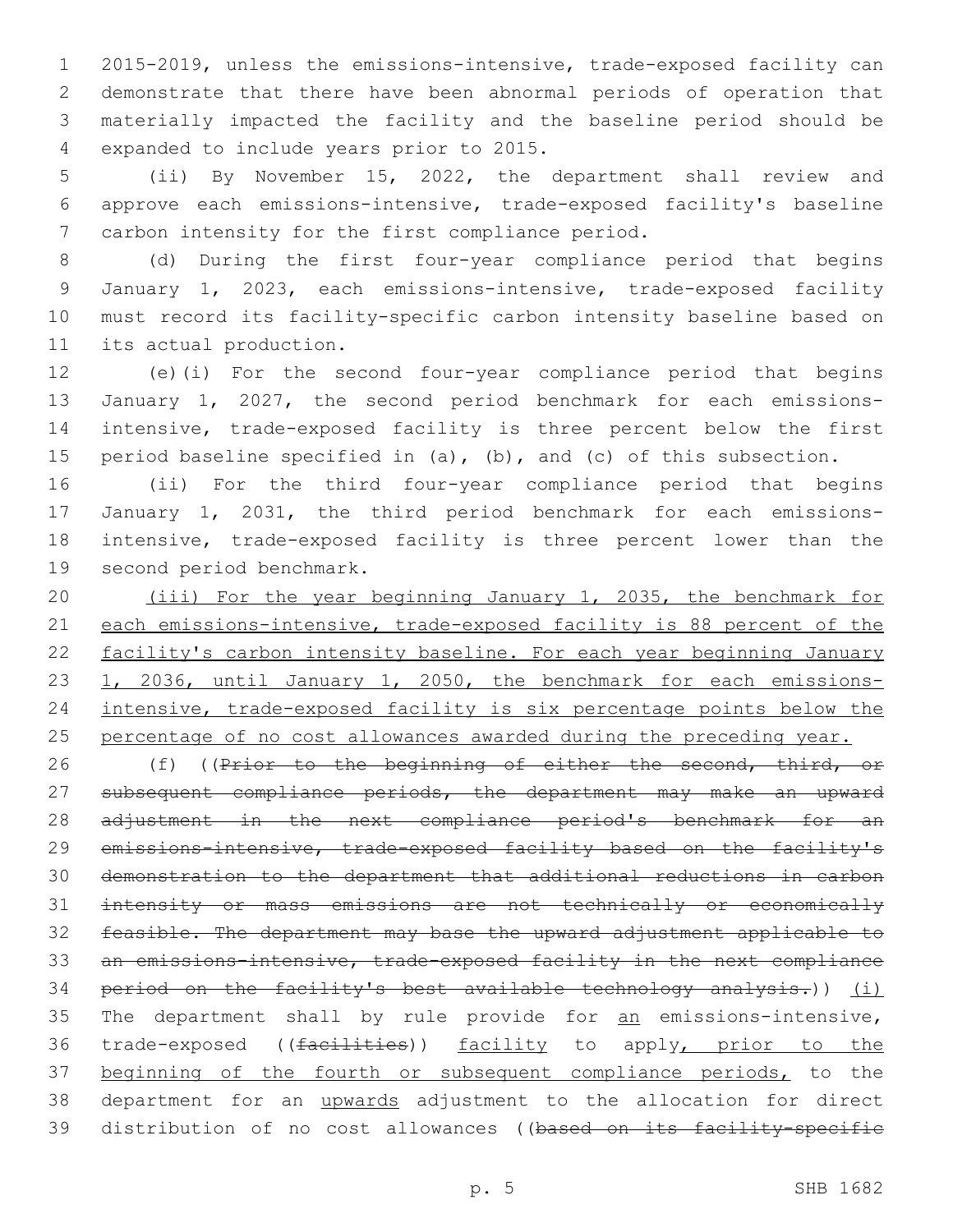1 carbon intensity benchmark or mass emissions baseline. The department

2 shall make adjustments based on:

 (i) A significant change in the emissions use or emissions attributable to the manufacture of an individual good or goods in 5 this state by an emissions-intensive, trade-exposed facility based on a finding by the department that an adjustment is necessary to accommodate for changes in the manufacturing process that have a 8 material impact on emissions;

9 (ii) Significant changes to an emissions-intensive, trade-exposed 10 facility's external competitive environment that result in a 11 significant increase in leakage risk; or

12 (iii) Abnormal operating periods when an emissions-intensive, 13 trade-exposed facility's carbon intensity has been materially 14 affected so that these abnormal operating periods are either excluded 15 or otherwise considered in the establishment of the compliance period 16 earbon intensity benchmarks)) to the facility.

17 (ii)(A) If the facility claims that it is already employing best 18 available technology, the application must provide a detailed 19 description of the technology and all data and information that may 20 be relevant to the department's determination as to whether the 21 facility is employing best available technology. The department may 22 require an applicant to submit data or other information as necessary 23 to allow the department to determine what constitutes best available 24 technology for the applicant. The department may request or consider 25 data and information regarding best available technology sourced from 26 a person other than an applicant. The department must deny an 27 application for which it does not have sufficient data or information 28 to allow it to determine what constitutes best available technology.

 (B) If the facility is not already employing best available technology, the application must set forth a detailed and credible plan to employ best available technology within a reasonable period 32 of time, but not to exceed 12 years. The plan must include a 33 description of each technology, component, process, improvement, equipment, or other action or investment that will result in reductions in the facility's carbon intensity or mass-based emissions, and the year of deployment and the emissions reductions 37 anticipated from each such action or investment; a description of how the best available technology will be designed, installed, and operated; and a description of how the best available technology will be financed, which may include a proposed cost share with the state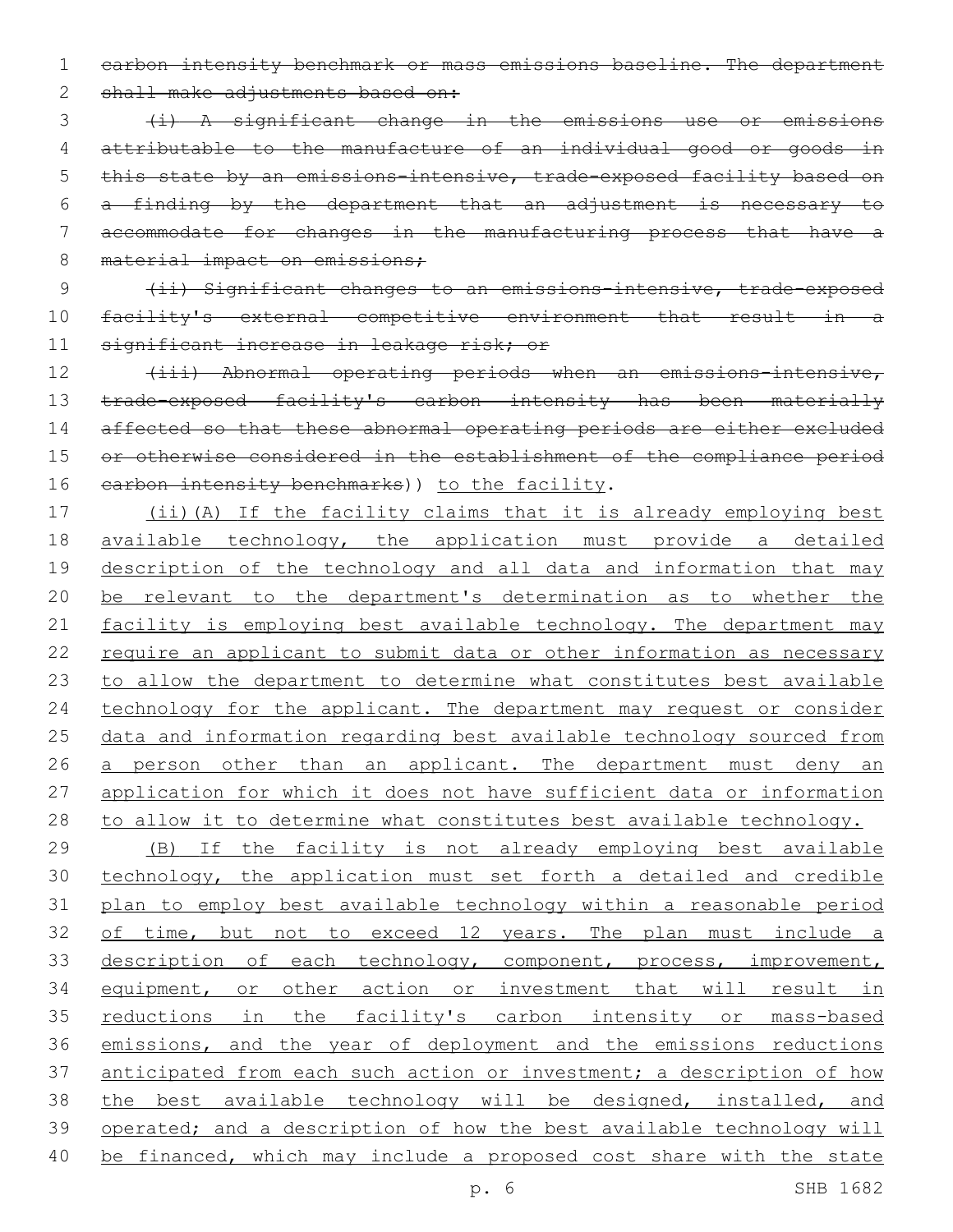using funds made available from the climate commitment account or the dedication of any revenues generated from allowances allocated to the 3 owner or operator of the facility under this section. The plan must also include an estimate of, and all relevant data and information concerning, what the facility's carbon intensity or mass-based baseline will be once the facility is employing best available technology and for each year prior to the completion of the plan to employ best available technology. The department may require an applicant to submit data or other information as necessary to allow the department to determine what constitutes best available 11 technology for the applicant. The department may request or consider data and information regarding best available technology sourced from 13 a person other than an applicant. The department must deny an application for which it does not have sufficient data or information to allow it to determine what constitutes best available technology.

 (iii) The department must grant the application if the department determines, based upon a review of the data and information submitted 18 by the facility and any other relevant data and information, that:

 (A) The facility is already employing best available technology; or

 (B) The facility is not employing best available technology but has a detailed and credible plan to employ best available technology within a reasonable period of time, but not to exceed 12 years, in a manner that will result in additional reductions in carbon intensity 25 or mass-based emissions. The department and facility may agree to additional terms or conditions that may be incorporated into the facility's plan.

 (iv)(A) Except as provided in (f)(iv)(C) of this subsection, if the department grants an application to a facility that already employs best available technology, it must award no cost allowances 31 equal to 100 percent of the facility's carbon intensity or mass-based baseline for each year of the compliance period their application concerned.

 (B) Except as provided in (f)(iv)(C) of this subsection, if the department grants an application to a facility that is not employing best available technology, the department must award no cost allowances equal to 100 percent of the facility's emissions as projected under the best available technology plan for each year of the compliance period their application concerned.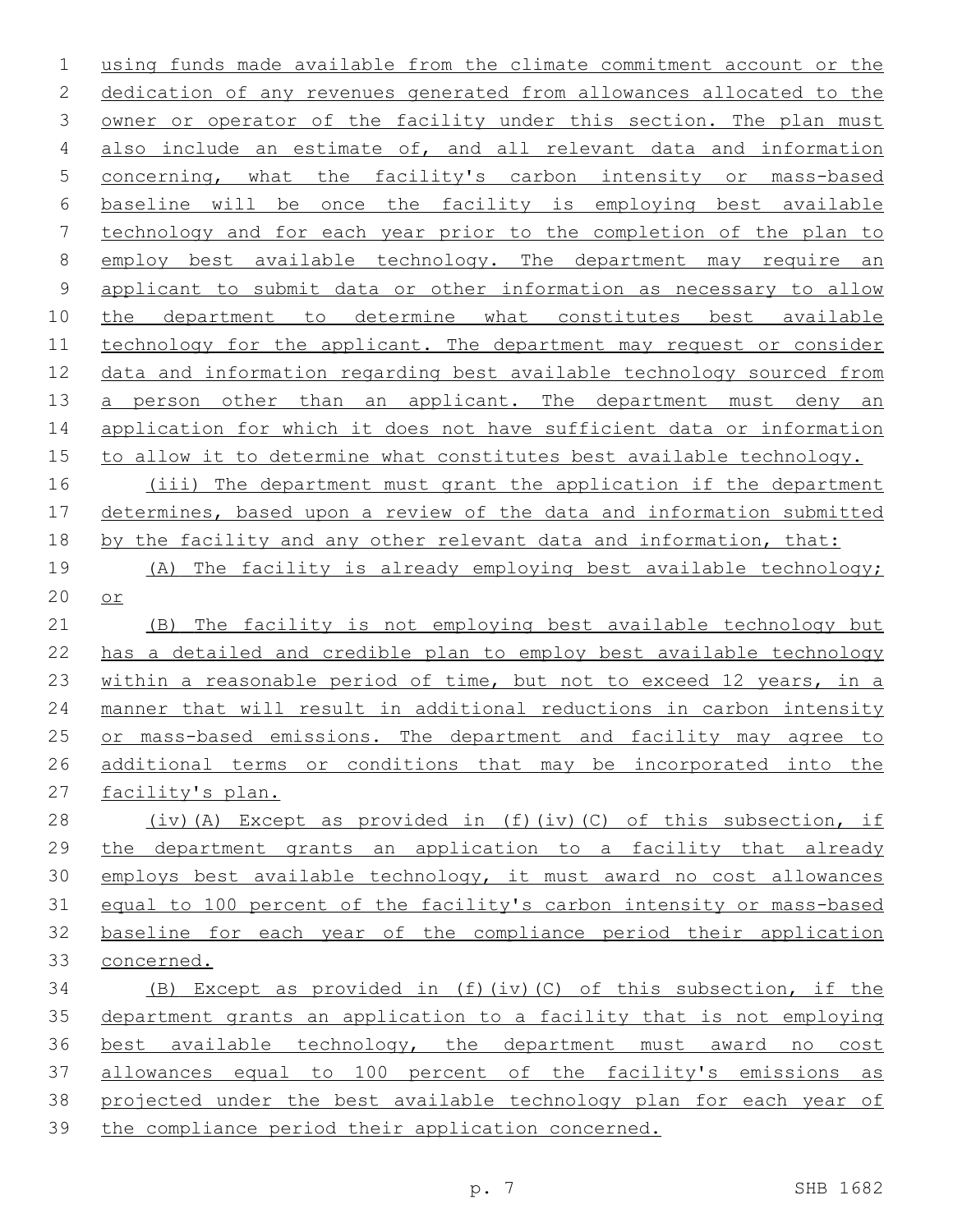(C) Notwithstanding (f)(iv)(A) and (B) of this subsection, allowances awarded pursuant to (f)(iv)(A) and (B) of this subsection 3 must not exceed the quantity of free allowances the facility 4 otherwise received, or otherwise would have received, for the year beginning January 1, 2035. (v) A facility's application seeking an upwards adjustment in the

 allocation of no cost allowances, and any determination by the department, is only valid for the compliance period it was submitted concerning. A facility that has received an upwards adjustment in the allocation of no cost allowances must reapply for an upwards adjustment prior to the beginning of any subsequent compliance period but may rely on a previously approved application as the basis of 13 their best available technology application to the department for any components of best available technology or the best available technology plan that have not changed since the plan was last 16 approved by the department.

 (vi) A facility that has received an upwards adjustment in the allocation of no cost allowances based upon a detailed and credible plan to employ best available technology, but has failed to employ best available technology consistent with the deployment schedule 21 required in the plan:

22 (A) Is subject to enforcement and penalties under RCW 70A.65.200(2) for a failure to submit sufficient compliance 24 instruments for every additional allowance that it received pursuant 25 to the upwards adjustment; and

26 (B) May not apply for, or receive, any upwards adjustment in the allocation of no cost allowances in any subsequent compliance period. (vii) Pursuant to RCW 43.21B.110(1)(o), a person may appeal a

 decision by the department to approve or not approve an upwards adjustment in the allocation of no cost allowances under this subsection.

 (g) Any adjustment granted pursuant to (f) of this subsection may not:

 (i) Increase the annual allowance budget for the program under RCW 70A.65.070 for any calendar year in the compliance period for 36 which the adjustment was granted or for any future calendar year;

 (ii) Reduce the progressively equivalent reductions year over year in the annual allowance budgets under RCW 70A.65.070; or

 (iii) Prevent the achievement of the emissions limits established in RCW 70A.45.020, as those limits apply to this chapter.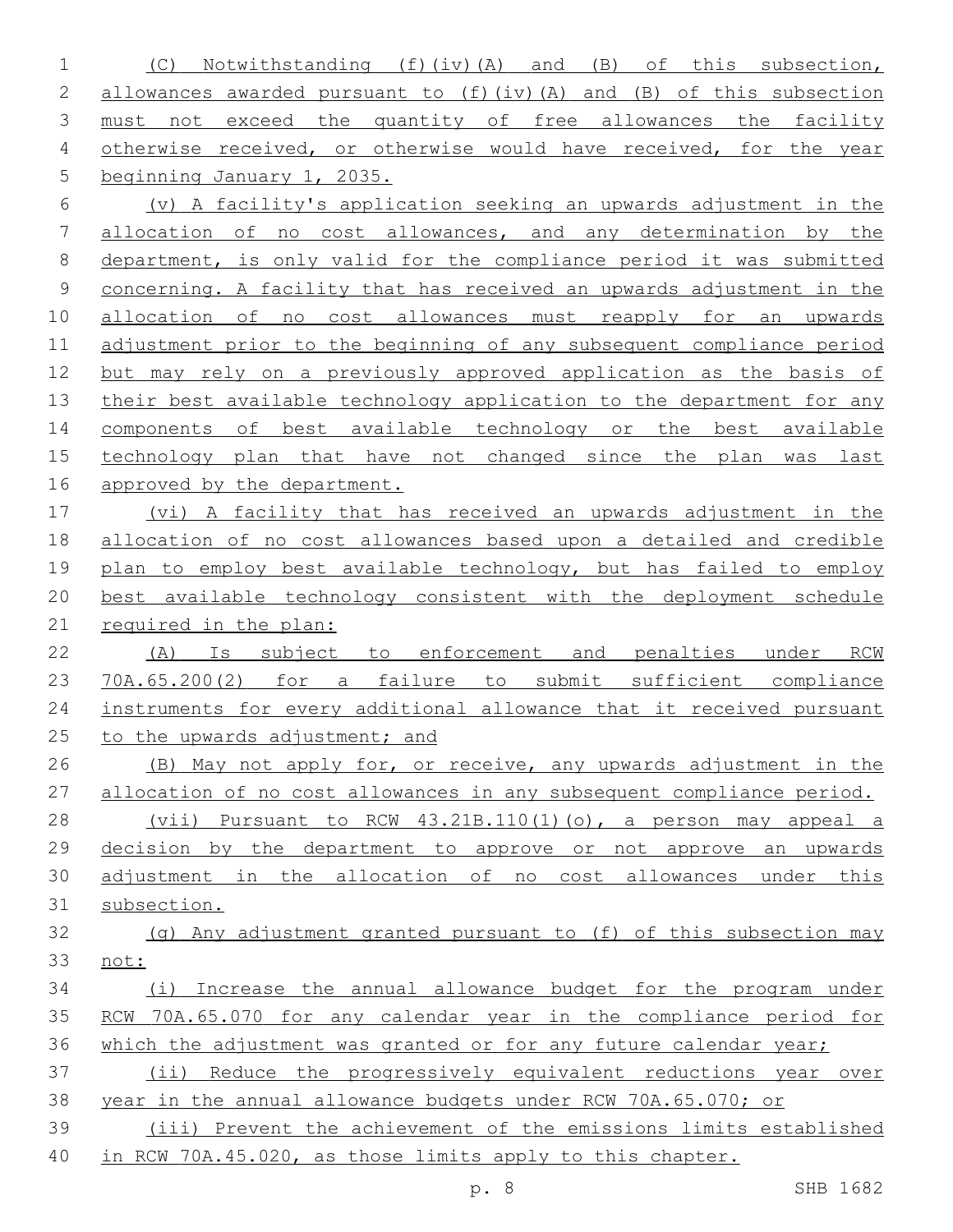(4)(((a) By December 1, 2026, the department shall provide a 2 report to the appropriate committees of the senate and house of representatives that describes alternative methods for determining the amount and a schedule of allowances to be provided to facilities owned or operated by each covered entity designated as an emissions- intensive, trade-exposed facility from January 1, 2035, through January 1, 2050. The report must include a review of global best practices in ensuring against emissions leakage and economic harm to businesses in carbon pricing programs and describe alternative methods of emissions performance benchmarking and mass-based 11 allocation of no cost allowances. At a minimum, the department must 12 evaluate benchmarks based on both carbon intensity and mass, as well 13 as the use of best available technology as a method for compliance. 14 In developing the report, the department shall form an advisory group that includes representatives of the manufacturers listed in 16 subsection (1) of this section.

 (b) If the legislature does not adopt a compliance obligation for 18 emissions-intensive, trade-exposed facilities by December 1, 2027, those facilities must continue to receive allowances as provided in 20 the third four-year compliance period that begins January 1, 2031.

 $(5)$ )) If the actual emissions of an emissions-intensive, trade- exposed facility exceed the facility's no cost allowances assigned for that compliance period, it must acquire additional compliance instruments such that the total compliance instruments transferred to its compliance account consistent with chapter 316, Laws of 2021 equals emissions during the compliance period. An emissions- intensive, trade-exposed facility must be allowed to bank unused allowances, including for future sale and investment in best available technology when economically feasible. The department shall limit the use of offset credits for compliance by an emissions- intensive, trade-exposed facility, such that the quantity of no cost allowances plus the provision of offset credits does not exceed 100 percent of the facility's total compliance obligation over a 34 compliance period.

 $((+6))$  (5) The department must withhold or withdraw the relevant share of allowances allocated to a covered entity under this section in the event that the covered entity ceases production in the state and becomes a closed facility. In the event an entity curtails all production and becomes a curtailed facility, the allowances are retained but cannot be traded, sold, or transferred and are still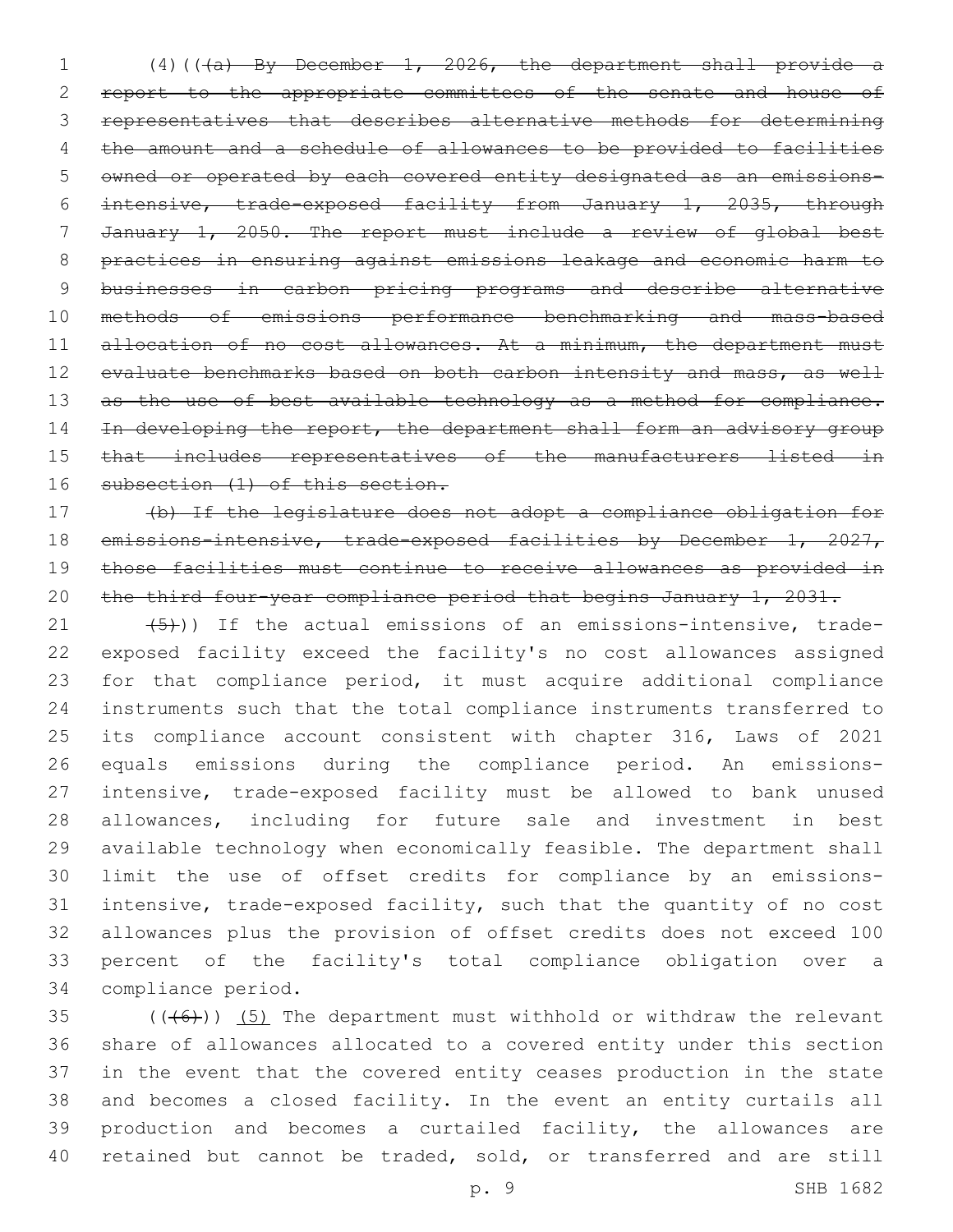subject to the emission reduction requirements specified in this section. An owner or operator of a curtailed facility may transfer the allowances to a new operator of the facility that will be operated under the same North American industry classification system codes. If the curtailed facility becomes a closed facility, then all unused allowances will be transferred to the emissions containment reserve. A curtailed facility is not eligible to receive free allowances during a period of curtailment. Any allowances withheld or withdrawn under this subsection must be transferred to the emissions 10 containment reserve.

11  $((+7+))$   $(6)$  An owner or operator of more than one facility receiving no cost allowances under this section may transfer 13 allowances among the eligible facilities.

14 (((8)) (7) Rules adopted by the department under this section must include protocols for allocating allowances at no cost to an eligible facility built after July 25, 2021. The protocols must include consideration of the products and criteria pollutants being produced by the facility, as well as the local environmental and health impacts associated with the facility. For a facility that is built on tribal lands or is determined by the department to impact tribal lands and resources, the protocols must be developed in 22 consultation with the affected tribal nations.

 (8) If deemed by the department necessary to ensure proper market functioning, to achieve the share of the statewide emissions limits established in RCW 70A.45.020 and covered by this act, or to provide for alignment with other jurisdictions to which the state has executed a linkage agreement, the department by rule may modify the no cost allowance amounts in:

 (a) Subsection (3)(b)(ii) of this section concerning each year beginning January 1, 2035, until January 1, 2050; and

(b) Subsection (3)(e)(iii) of this section; and

(c) Subsection (3)(f) of this section.

 **Sec. 2.** RCW 70A.65.230 and 2021 c 316 s 26 are each amended to 34 read as follows:

 (1) It is the intent of the legislature that each year the total investments made through the carbon emissions reduction account created in RCW 70A.65.240, the climate commitment account created in RCW 70A.65.260, the natural climate solutions account created in RCW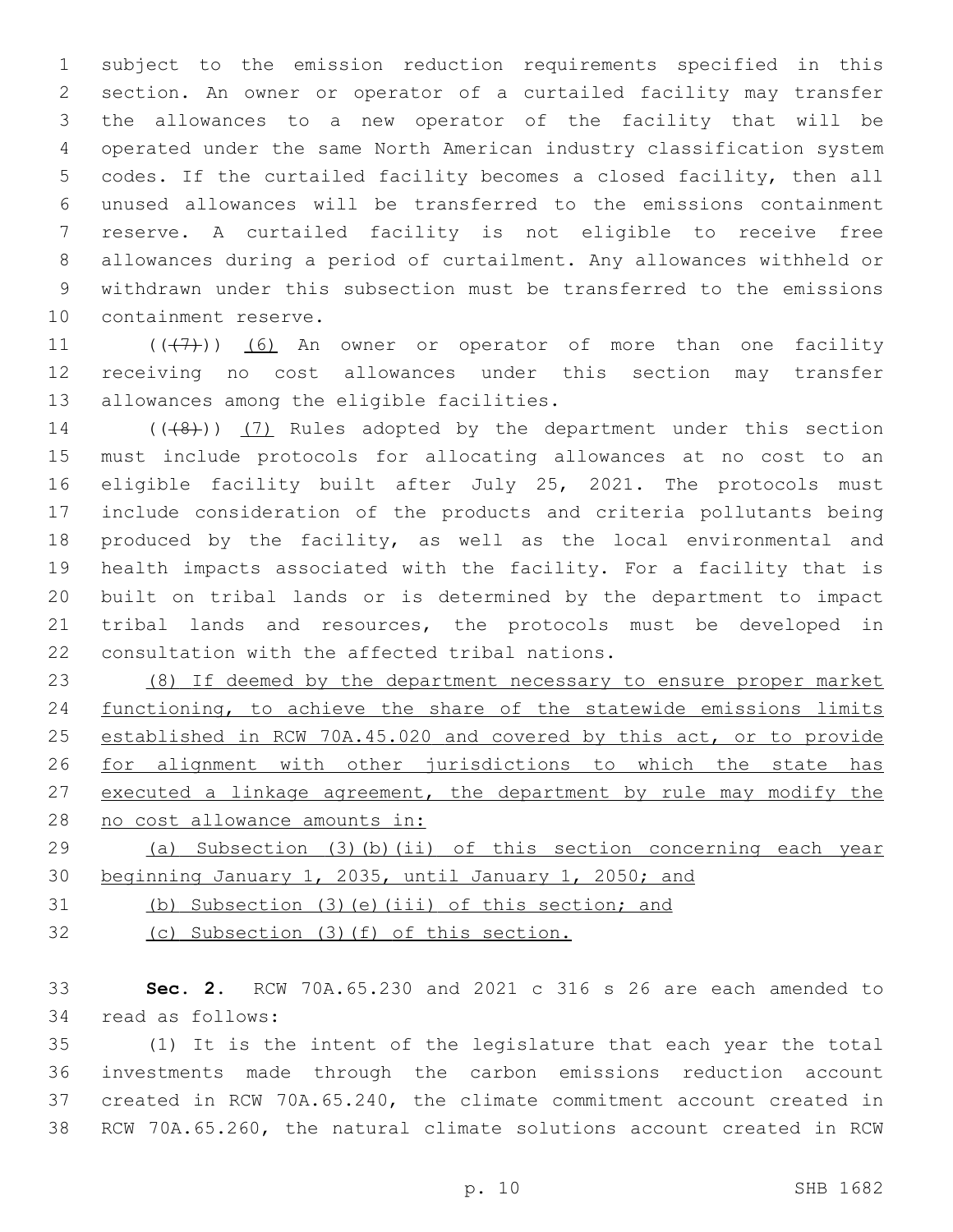70A.65.270, and the air quality and health disparities improvement account created in RCW 70A.65.280, achieve the following:

 (a) A minimum of not less than 35 percent and a goal of 40 percent of total investments that provide direct and meaningful benefits to vulnerable populations within the boundaries of overburdened communities identified under chapter 314, Laws of 2021; 7 and

 (b) In addition to the requirements of (a) of this subsection, a minimum of not less than 10 percent of total investments that are used for programs, activities, or projects formally supported by a resolution of an Indian tribe, with priority given to otherwise qualifying projects directly administered or proposed by an Indian tribe. An investment that meets the requirements of both this subsection (1)(b) and (a) of this subsection may count toward the 15 minimum percentage targets for both subsections.

 (2) The expenditure of moneys under this chapter must be consistent with applicable federal, state, and local laws, and treaty rights including, but not limited to, prohibitions on uses of funds 19 imposed by the state Constitution.

 (3) For the purposes of this section, "benefits" means 21 investments or activities that:

 (a) Reduce vulnerable population characteristics, environmental burdens, or associated risks that contribute significantly to the cumulative impact designation of highly impacted communities;

 (b) Meaningfully protect an overburdened community from, or support community response to, the impacts of air pollution or 27 climate change; or

 (c) Meet a community need identified by vulnerable members of the community that is consistent with the intent of this chapter.

 (4) The state must develop a process by which to evaluate the impacts of the investments made under this chapter, work across state agencies to develop and track priorities across the different eligible funding categories, and work with the environmental justice 34 council pursuant to RCW 70A.65.040.

 (((5) No expenditures may be made from the carbon emissions reduction account created in RCW 70A.65.240, the climate investment account created in RCW 70A.65.250, or the air quality and health disparities improvement account created in RCW 70A.65.280 if, by April 1, 2023, the legislature has not considered and enacted request 40 legislation brought forth by the department under RCW 70A.65.060 that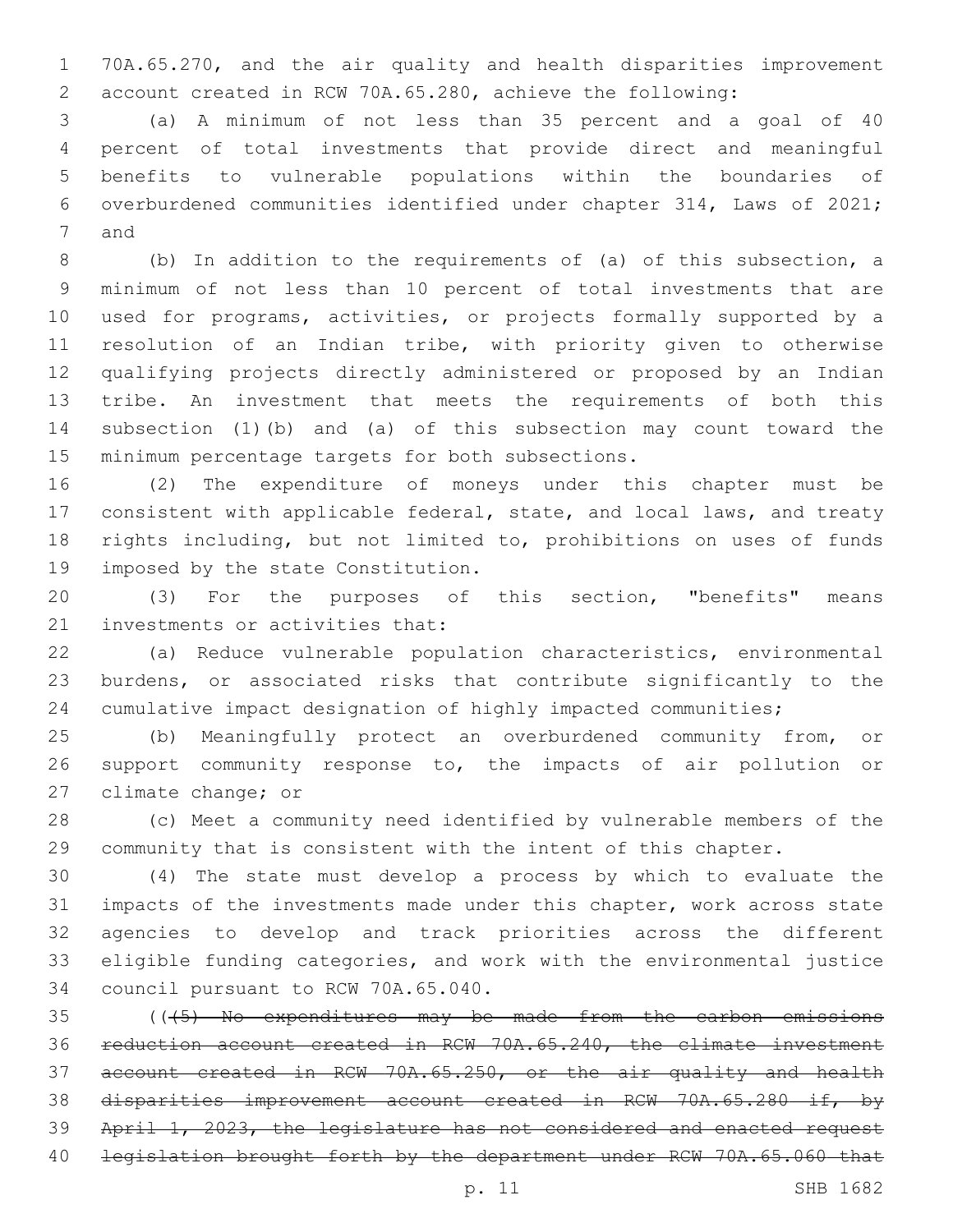outlines a compliance pathway specific to emissions-intensive, trade-exposed businesses for achieving their proportionate share of the

state's emissions reduction limits through 2050.))

 **Sec. 3.** RCW 70A.65.260 and 2021 c 316 s 29 are each amended to 5 read as follows:

 (1) The climate commitment account is created in the state treasury. The account must receive moneys distributed to the account from the climate investment account created in RCW 70A.65.250. Moneys in the account may be spent only after appropriation. Projects, activities, and programs eligible for funding from the account must be physically located in Washington state and include, but are not 12 limited to, the following:

 (a) Implementing the working families tax rebate in RCW 82.08.0206;14

 (b) Supplementing the growth management planning and environmental review fund established in RCW 36.70A.490 for the purpose of making grants or loans to local governments for the purposes set forth in RCW 43.21C.240, 43.21C.031, 36.70A.500, and 36.70A.600, for costs associated with RCW 36.70A.610, and to cover costs associated with the adoption of optional elements of comprehensive plans consistent with RCW 43.21C.420;

 (c) Programs, activities, or projects that reduce and mitigate impacts from greenhouse gases and copollutants in overburdened communities, including strengthening the air quality monitoring network to measure, track, and better understand air pollution levels and trends and to inform the analysis, monitoring, and pollution 27 reduction measures required in RCW 70A.65.020;

 (d) Programs, activities, or projects that deploy renewable energy resources, such as solar and wind power, and projects to deploy distributed generation, energy storage, demand-side technologies and strategies, and other grid modernization projects;

 (e) Programs, activities, or projects that increase the energy efficiency or reduce greenhouse gas emissions of industrial facilities including, but not limited to, proposals to implement combined heat and power, district energy, or on-site renewables, such as solar and wind power, to upgrade the energy efficiency of existing equipment, to reduce process emissions, and to switch to less 38 emissions-intensive fuel sources, including programs, activities, or 39 projects that reduce covered emissions of facilities identified as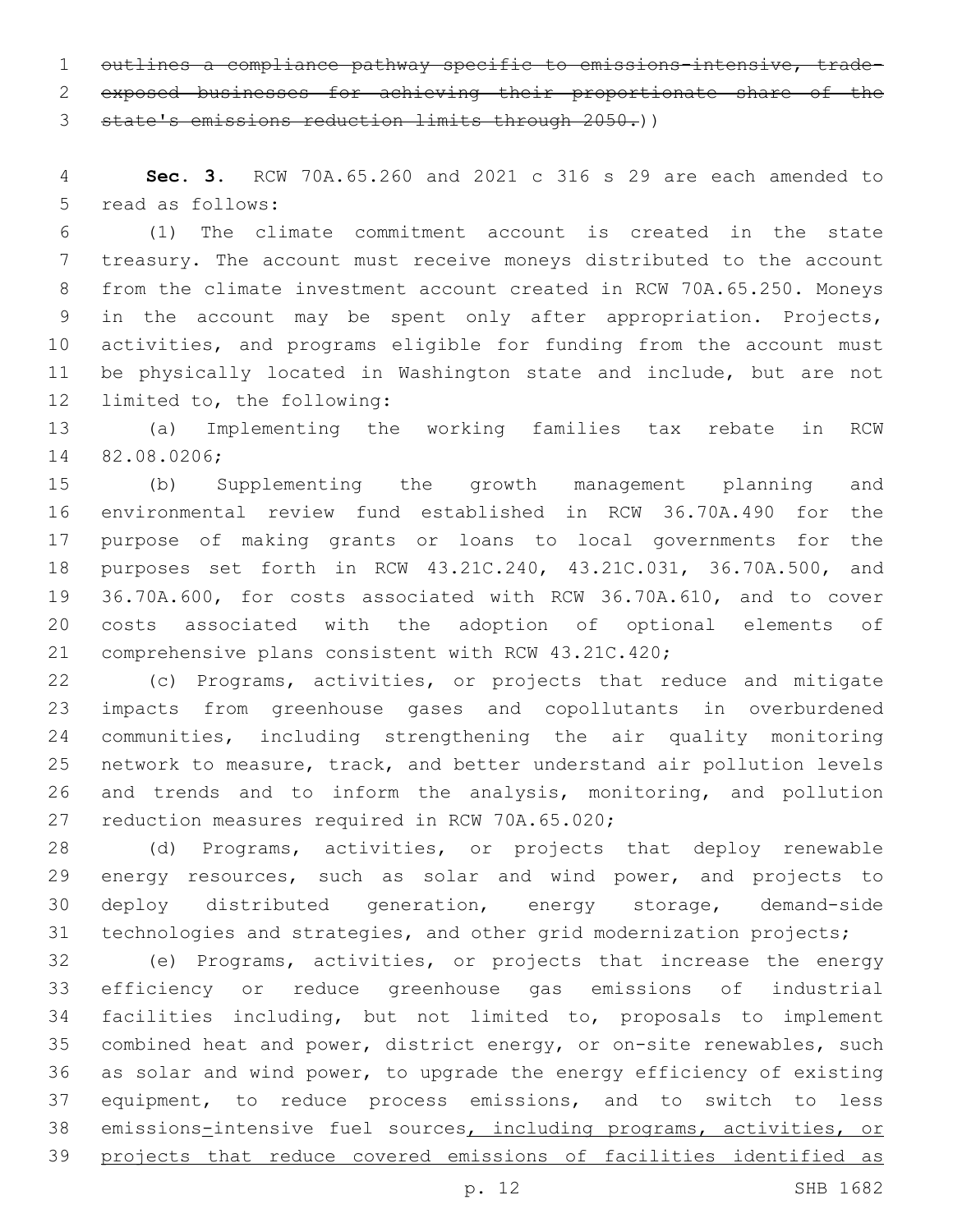emissions-intensive, trade-exposed industries pursuant to RCW 2 70A.65.110; (f) Programs, activities, or projects that achieve energy efficiency or emissions reductions in the agricultural sector 5 including: (i) Fertilizer management;6 7 (ii) Soil management; 8 (iii) Bioenergy; (iv) Biofuels;9 (v) Grants, rebates, and other financial incentives for agricultural harvesting equipment, heavy-duty trucks, agricultural pump engines, tractors, and other equipment used in agricultural 13 operations; (vi) Grants, loans, or any financial incentives to food processors to implement projects that reduce greenhouse gas 16 emissions; 17 (vii) Renewable energy projects; (viii) Farmworker housing weatherization programs; 19 (ix) Dairy digester research and development; 20 (x) Alternative manure management; and 21 (xi) Eligible fund uses under RCW 89.08.615; (g) Programs, activities, or projects that increase energy efficiency in new and existing buildings, or that promote low carbon architecture, including use of newly emerging alternative building materials that result in a lower carbon footprint in the built environment over the life cycle of the building and component 27 building materials; (h) Programs, activities, or projects that promote the electrification and decarbonization of new and existing buildings, including residential, commercial, and industrial buildings; (i) Programs, activities, or projects that improve energy efficiency, including district energy, and investments in market transformation of high efficiency electric appliances and equipment 34 for space and water heating; (j) Clean energy transition and assistance programs, activities, or projects that assist affected workers or people with lower incomes during the transition to a clean energy economy, or grow and expand clean manufacturing capacity in communities across Washington state 39 including, but not limited to: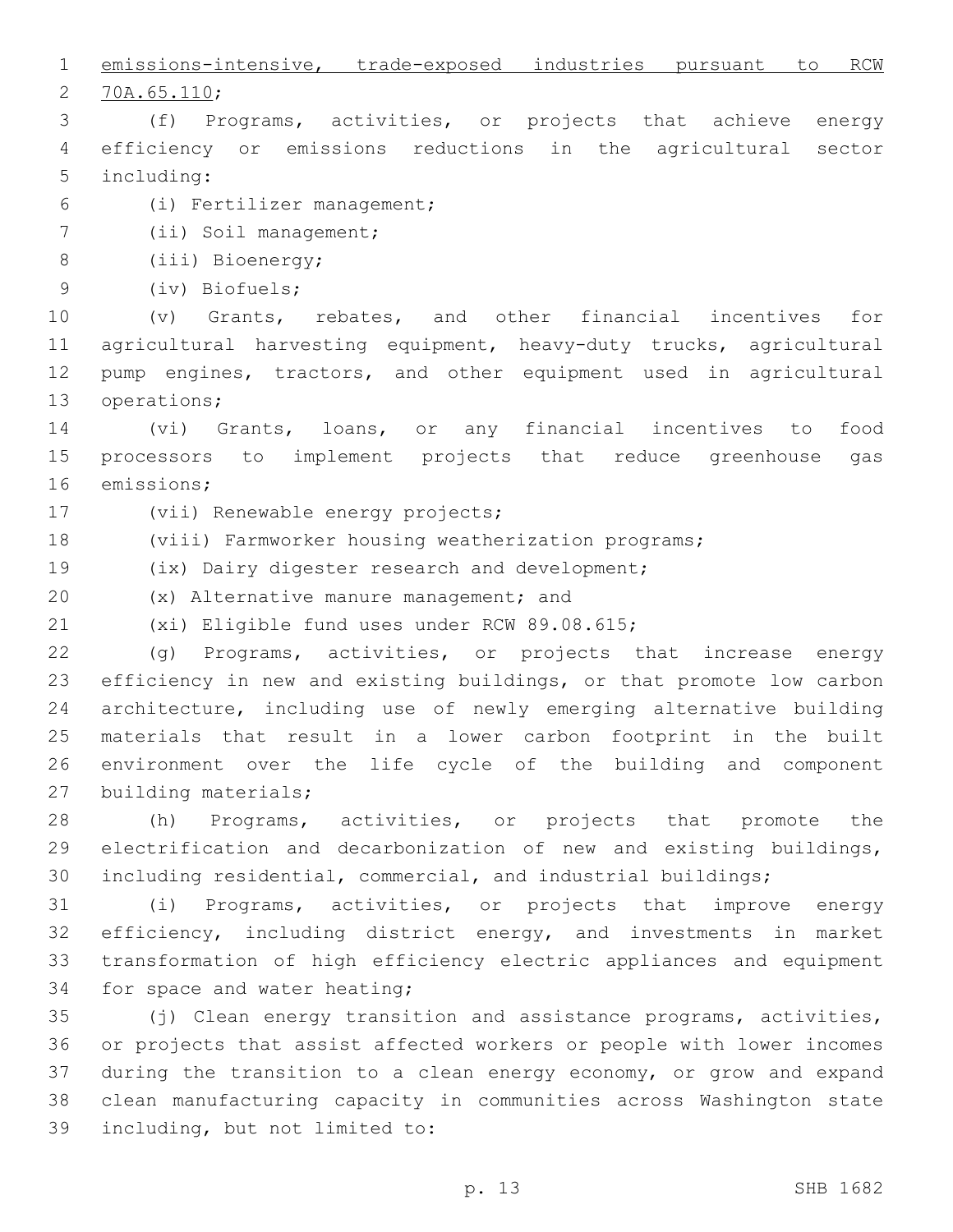(i) Programs, activities, or projects that directly improve energy affordability and reduce the energy burden of people with lower incomes, as well as the higher transportation fuel burden of rural residents, such as bill assistance, energy efficiency, and 5 weatherization programs;

 (ii) Community renewable energy projects that allow qualifying participants to own or receive the benefits of those projects at 8 reduced or no cost;

 (iii) Programs, activities, or other worker-support projects for bargaining unit and nonsupervisory fossil fuel workers who are affected by the transition away from fossil fuels to a clean energy economy. Worker support may include, but is not limited to: (A) Full wage replacement, health benefits, and pension contributions for every worker within five years of retirement; (B) full wage 15 replacement, health benefits, and pension contributions for every worker with at least one year of service for each year of service up to five years of service; (C) wage insurance for up to five years for workers reemployed who have more than five years of service; (D) up to two years of retraining costs, including tuition and related costs, based on in-state community and technical college costs; (E) peer counseling services during transition; (F) employment placement services, prioritizing employment in the clean energy sector; and (G) 23 relocation expenses;

 (iv) Direct investment in workforce development, via technical education, community college, institutions of higher education, apprenticeships, and other programs including, but not limited to:

 (A) Initiatives to develop a forest health workforce established 28 under RCW 76.04.521; and

 (B) Initiatives to develop new education programs, emerging fields, or jobs pertaining to the clean energy economy;

 (v) Transportation, municipal service delivery, and technology investments that increase a community's capacity for clean manufacturing, with an emphasis on communities in greatest need of job creation and economic development and potential for commute 35 reduction;

 (k) Programs, activities, or projects that reduce emissions from landfills and waste-to-energy facilities through diversion of organic materials, methane capture or conversion strategies, or other means;

 (l) Carbon dioxide removal projects, programs, and activities; 40 and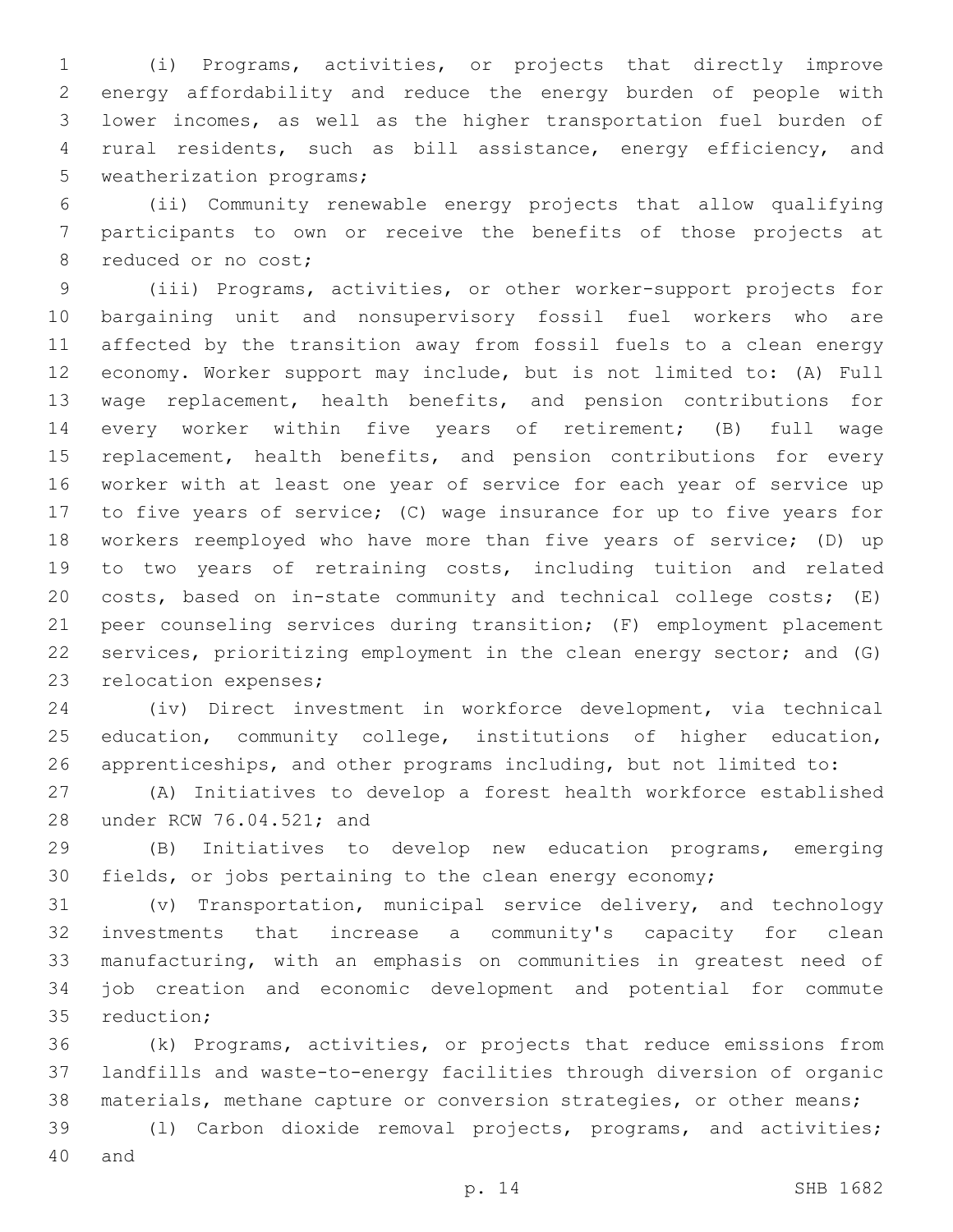(m) Activities to support efforts to mitigate and adapt to the effects of climate change affecting Indian tribes, including capital investments in support of the relocation of Indian tribes located in areas at heightened risk due to anticipated sea level rise, flooding, or other disturbances caused by climate change. The legislature intends to dedicate at least \$50,000,000 per biennium from the 7 account for purposes of this subsection.

 (2) Moneys in the account may not be used for projects or activities that would violate tribal treaty rights or result in significant long-term damage to critical habitat or ecological functions. Investments from this account must result in long-term environmental benefits and increased resilience to the impacts of 13 climate change.

 **Sec. 4.** RCW 43.21B.110 and 2021 c 316 s 41 and 2021 c 313 s 16 are each reenacted and amended to read as follows:

 (1) The hearings board shall only have jurisdiction to hear and decide appeals from the following decisions of the department, the director, local conservation districts, the air pollution control boards or authorities as established pursuant to chapter 70A.15 RCW, local health departments, the department of natural resources, the department of fish and wildlife, the parks and recreation commission, and authorized public entities described in chapter 79.100 RCW:

 (a) Civil penalties imposed pursuant to RCW 18.104.155, 70A.15.3160, 70A.300.090, 70A.20.050, 70A.530.040, 70A.350.070, 70A.515.060, 70A.245.040, 70A.245.050, 70A.245.070, 70A.245.080, 70A.65.200, 76.09.170, 77.55.440, 78.44.250, 88.46.090, 90.03.600, 90.46.270, 90.48.144, 90.56.310, 90.56.330, and 90.64.102.

 (b) Orders issued pursuant to RCW 18.104.043, 18.104.060, 43.27A.190, 70A.15.2520, 70A.15.3010, 70A.300.120, 70A.350.070, 70A.245.020, 70A.65.200, 86.16.020, 88.46.070, 90.14.130, 90.46.250, 31 90.48.120, and 90.56.330.

 (c) Except as provided in RCW 90.03.210(2), the issuance, modification, or termination of any permit, certificate, or license by the department or any air authority in the exercise of its jurisdiction, including the issuance or termination of a waste disposal permit, the denial of an application for a waste disposal permit, the modification of the conditions or the terms of a waste disposal permit, or a decision to approve or deny an application for a solid waste permit exemption under RCW 70A.205.260.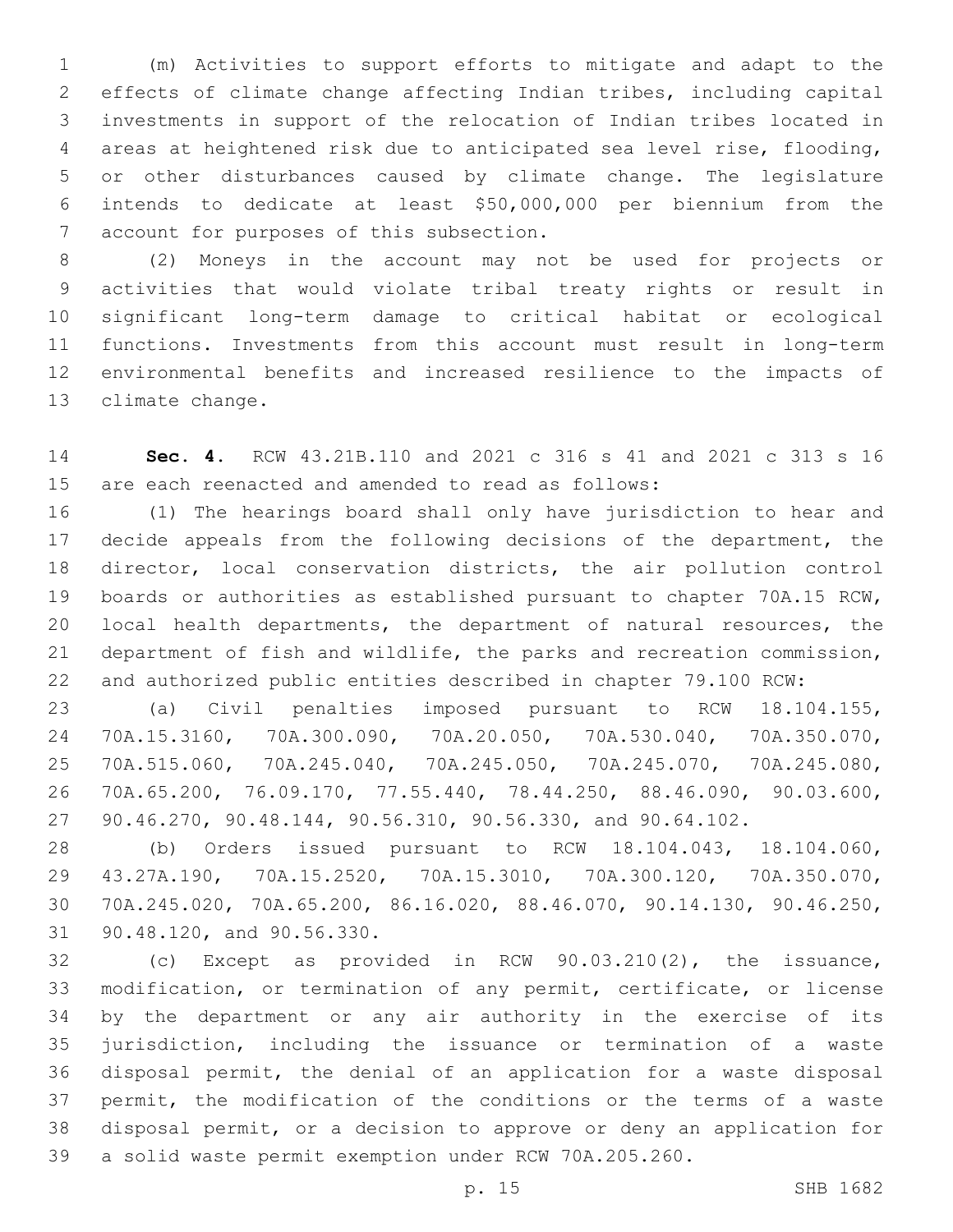(d) Decisions of local health departments regarding the grant or denial of solid waste permits pursuant to chapter 70A.205 RCW.

 (e) Decisions of local health departments regarding the issuance and enforcement of permits to use or dispose of biosolids under RCW 5 70A.226.090.

 (f) Decisions of the department regarding waste-derived fertilizer or micronutrient fertilizer under RCW 15.54.820, and decisions of the department regarding waste-derived soil amendments 9 under RCW 70A.205.145.

 (g) Decisions of local conservation districts related to the denial of approval or denial of certification of a dairy nutrient management plan; conditions contained in a plan; application of any dairy nutrient management practices, standards, methods, and technologies to a particular dairy farm; and failure to adhere to the plan review and approval timelines in RCW 90.64.026.

 (h) Any other decision by the department or an air authority which pursuant to law must be decided as an adjudicative proceeding 18 under chapter 34.05 RCW.

 (i) Decisions of the department of natural resources, the department of fish and wildlife, and the department that are reviewable under chapter 76.09 RCW, and the department of natural resources' appeals of county, city, or town objections under RCW 76.09.050(7).23

 (j) Forest health hazard orders issued by the commissioner of 25 public lands under RCW 76.06.180.

 (k) Decisions of the department of fish and wildlife to issue, deny, condition, or modify a hydraulic project approval permit under chapter 77.55 RCW, to issue a stop work order, to issue a notice to comply, to issue a civil penalty, or to issue a notice of intent to 30 disapprove applications.

 (l) Decisions of the department of natural resources that are 32 reviewable under RCW 78.44.270.

 (m) Decisions of an authorized public entity under RCW 79.100.010 to take temporary possession or custody of a vessel or to contest the amount of reimbursement owed that are reviewable by the hearings 36 board under RCW 79.100.120.

 (n) Decisions of the department of ecology that are appealable under RCW 70A.245.020 to set recycled minimum postconsumer content for covered products or to temporarily exclude types of covered